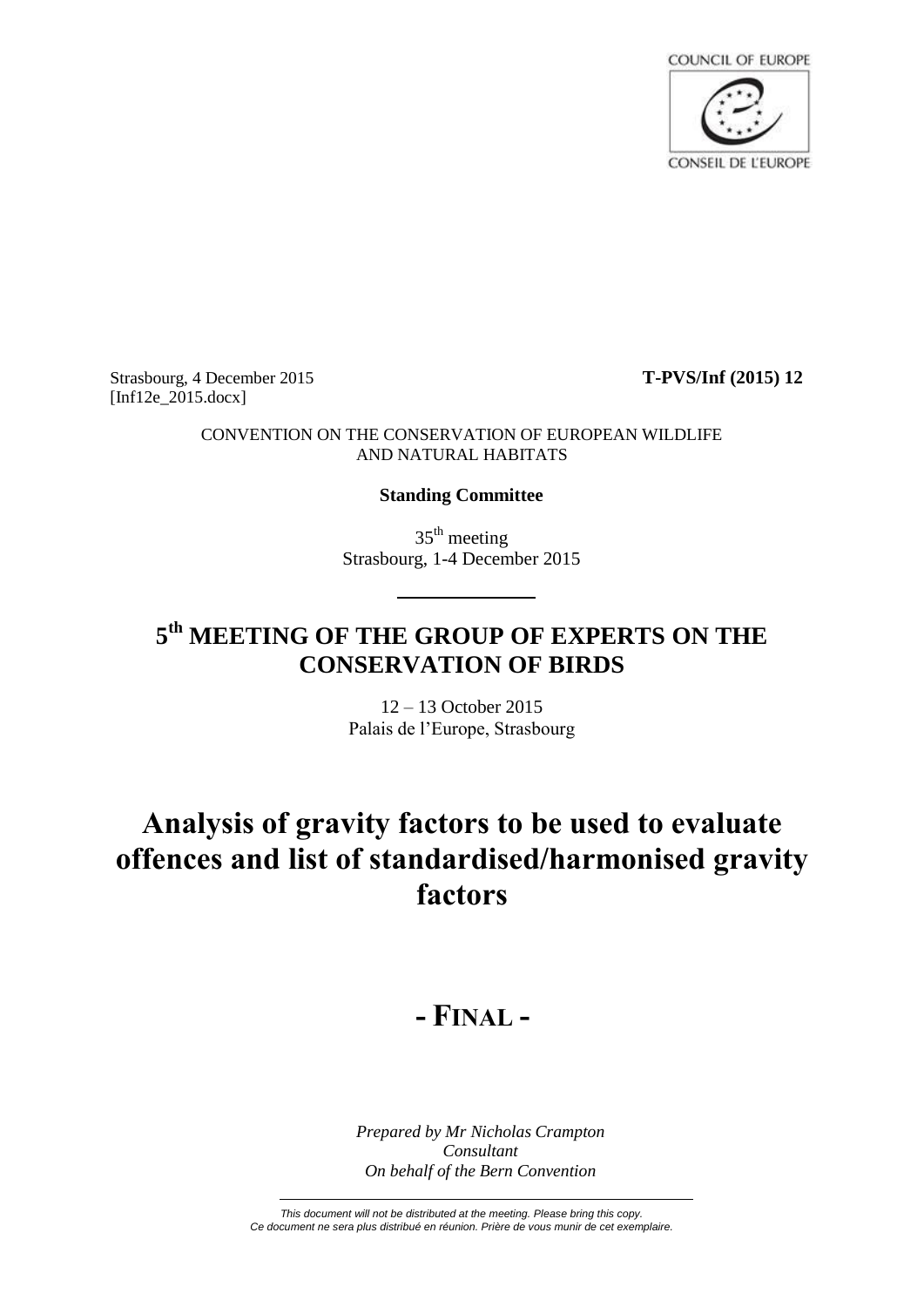### **SUMMARY**

Differences among Parties in their understanding of the 'gravity factors' listed in the Tunis Action Plan  $2013 - 2020$  ('TAP') for evaluating bird and other wildlife crime had emerged which could affect the implementation of the TAP as a unified code and thus jeopardise the full achievement of the aims of the Convention. As it is desirable to assist Parties to implement the TAP in a similar way, it may be desirable to add some amplification to the factors presented as a list in the TAP.

The gravity factors listed are not a fully comprehensive 'tick list' but a basic guide to case evaluation, Parties being free to add other factors deemed relevant on a case by case basis. Accordingly, points aimed at explaining or amplifying each factor together with some examples are proposed for the Parties' consideration in an attempt to make the list more 'user friendly' and allow it to be interpreted in a similar way. In addition it may be helpful to cross-link 'gravity factors' to the recently established 'criteria' for identifying national policing/investigation priorities.

\*\*\*\*\*\*\*\*\*\*\*\*\*\*\*\*\*\*\*

1. Central to all three sections of the TAP is the desire to see a better understanding both by all those involved in wildlife law enforcement and by the general public of the damage done by criminal activity to biodiversity. Elements of both the 'Biological and Institutional Aspects' and the 'Awareness Aspects' clearly address what is a serious and widespread deficit in both knowledge and understanding. The contribution of the 'Enforcement and Legal Aspects' section ('ELA') is to seek to create a science-based, logical and objective method, or pathway, to target most effectively what will always be the limited resources available for wildlife crime investigation and enforcement. The thread that runs through this method and unites it is the concept of the proper evaluation of wildlife crime both generally and case by case.

2. Thus the first step in the ELA is to establish national wildlife crime priorities, ie. to identify where criminal activity is most prolific and causing the most damage, so as to target enforcement activity to maximise the benefit to biodiversity through crime reduction. The next step is to promote the use of 'conservation impact statements' ('CISs') which would 'improve the evidence base' and 'identify the species conservation status eg, IUCN listing, relevant conservation measures being taken, the ecological damage the type of offending does… to show the importance of the case in terms of its impact on conservation priorities and ecological damage'. The third step is to identify and standardise 'Gravity Factors that may influence prosecution and sentencing decisions', with the objective that 'Investigators and Judiciaries (to) be familiar with National wildlife crime priorities, the purpose of CISs and offence gravity factors, and Judiciaries be encouraged to use these to inform sentencing guidelines'.

3. From the foregoing it will be apparent how crucial a place in the operation of the ELA method is the concept of 'evaluation', in identifying both national priorities and understanding each crime. Correct identification and use of gravity factors, for case by case evaluation, is fundamental to the successful use of the ELA method.

4. The proposal relating to the identification of national wildlife crime priorities in the ELA did not include any criteria in establishing these. It was regarded as a process unique to each Party given the wide variety of species across the Parties, the variation in resources available and the varied types of criminal activity (although there are some common forms that frequently appear). Conversely, the ELA did seek to identify possible gravity factors because it appeared essential that a similar process of case evaluation should be undertaken within all Parties' jurisdictions to ensure that the Convention was properly applied across all jurisdictions.

5. To that end a list of factors was included. It aimed to be a basic list of frequently encountered aspects of wildlife crime or points which flow from the analysis of wildlife crime as 'sui generis' (because it is, uniquely, 'species focussed') to be found in the comments earlier in the ELA (eg.'Recognising that wildlife is to be conserved for both its own intrinsic value and its socioeconomic benefits' and 'Recognising that the species comprising the ecosystem are the 'beneficiary' of wildlife conservation legislation, and thus that changes in human behaviour towards wildlife may have to occur'). The list of factors was not intended to be full, complete and exclusive. It was intended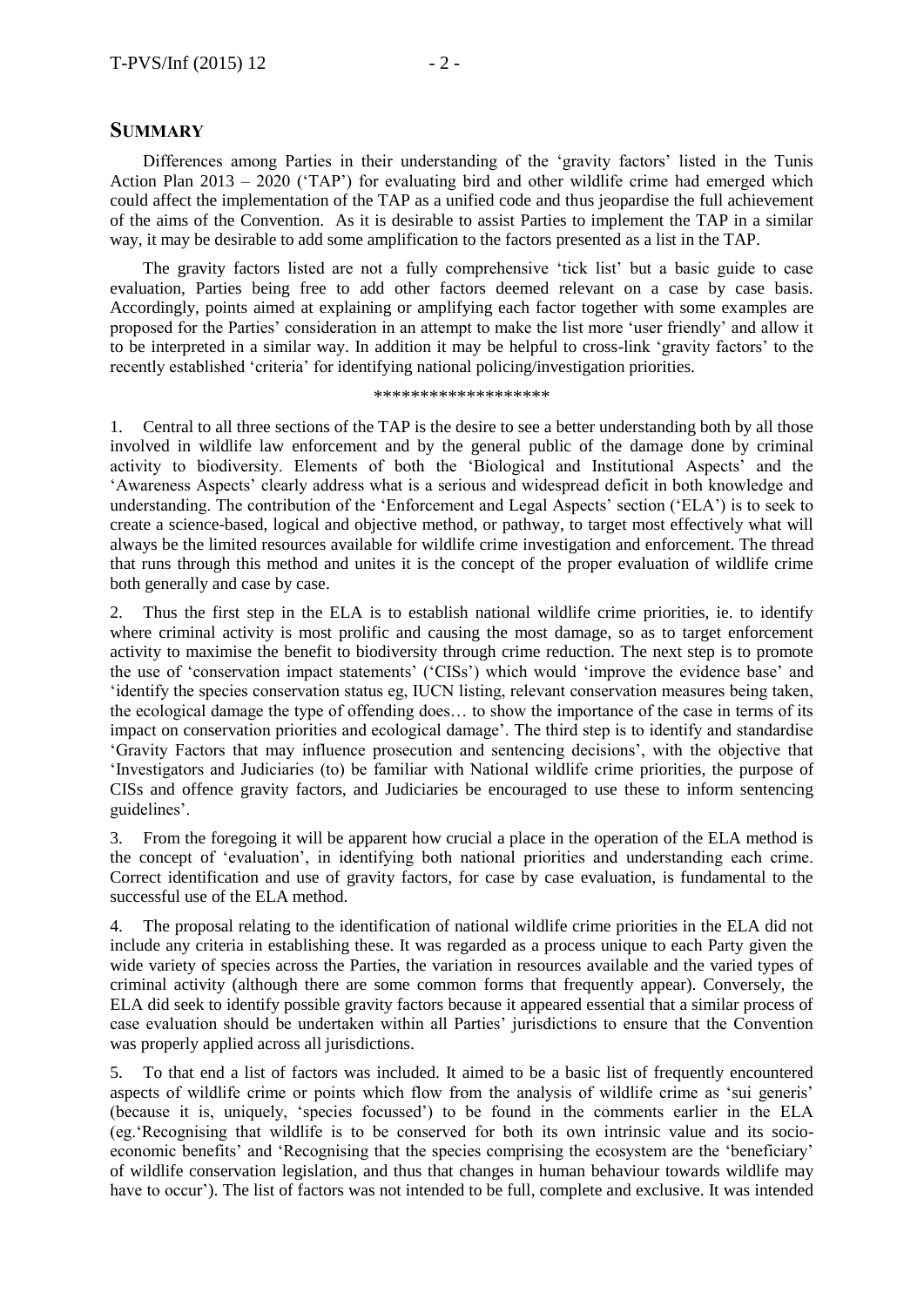to provide an objective, reasonably comprehensive, preliminary basis or framework for both investigators and prosecutors, and also the judiciary, to use to begin to evaluate, and thus understand, wildlife crime in a similar way.

6. Each point on the ELA list of factors was intentionally short, intending to point out possible aspects to be found in bird or any wildlife crime. Because of the need for the TAP as a whole to be 'user friendly' within a wide range of (sometimes very different) national social structures and judicial systems, the factors were not defined in any detail. However, nothing in the TAP is intended to be used without adaptation to local circumstances, or precludes elucidation or amplification should these become advisable.

7. Following the formal adoption of the TAP by the Bern Convention Standing Committee in December 2013, the Secretariat took steps to assist Parties with implementation. In February 2014 the Secretariat circulated a questionnaire to seek 'the identification of criteria for establishing national policing/investigation priorities and gravity factors to be taken into account when combating illegal killing, trapping and trade of wild birds' (the replies being compiled in T-PVS/Inf (2014) 9).

8. In respect of 'criteria' for national priorities, Parties were asked to rank in order of importance those factors that they felt were important. They were asked to do the same for case 'gravity factors' (something not specifically required under the ELA). In respect of 'gravity factors' a number of issues arose from this exercise, including different interpretations of the listed factors, variation in the rankings of factors, and differences in enforcement depending on whether the legislation was 'standalone' or part of environmental legislation, and whether it provided for penal (criminal) sanctions or merely administrative measures. (It should be noted that the document [T-PVS/Inf](https://wcd.coe.int/ViewDoc.jsp?id=2290203&Site=&BackColorInternet=B9BDEE&BackColorIntranet=FFCD4F&BackColorLogged=FFC679) (2015) 9) prepared for working session 3 at the 2nd meeting of the Special Focus Points analysing the replies from Parties contained a typing error, wrongly referring to 'gravity factors' on page 3 instead of 'criteria for national priorities').

9. The opportunity therefore arose to revisit and possibly re-define and harmonise the 'gravity factors', and thus the possible helpfulness in undertaking a comparison between the two lists appeared to suggested itself, to see whether it was helpful to the TAP as a whole to have some cross-connection between 'criteria' and 'gravity factors', or even an amalgamation to integrate them into a unified while. Working session 3 at the  $2<sup>nd</sup>$  meeting of the Special Focus Points on illegal KTT of wild birds (24-25 February 2015) provided the opportunity for Parties' representatives to consider this.

10. Three questions were placed before the meeting to guide discussion namely: (1) *Does the list of factors need any additions? If so, what?* (2) *Does any of the list need amplification, clarification or redefinition? If so how?* (3) *Is acceptance and implementation of the TAP better served by restricting it to general objectives and actions or by detailed and prescriptive requirements?*

11. The broad conclusion from this working session is that some amplification of some of the listed gravity factors could be helpful and that some correlation with national priorities' criteria was practical. The need for clarity of terminology was, however, a principal theme of the discussion. My proposals are set out below.

12. *Does the list of 'gravity factors' need any additions?* None was suggested at the working session. As stated above, the TAP list was intended to be a basic list of frequently encountered aspects of wildlife crime and was not intended to be full, complete and exclusive. It was intended to leave scope for national jurisdictions to add matters that arose from local circumstances peculiar to that Party. However, it was intended to be used by all Parties as a whole and not 'cherry-picked', ie, that each case would be evaluated against all factors to see which applied. Selectively taking some only of this list to create separate national lists is not intended, but rather that any national lists would take the full TAP list and add additional factors to it if appropriate. Only in this way would the aims of the Convention be properly applied across all Convention Parties.

13*. Is acceptance and implementation of the TAP better served by restricting it to general objectives and actions or by detailed and prescriptive requirements?* This was not directly addressed by the working session as far as case gravity factors are concerned. However, at various points in the discussion on other topics the suggestion that matters should be kept 'simple and basic' was made. There was no discernible appetite for detailed and complicated methods.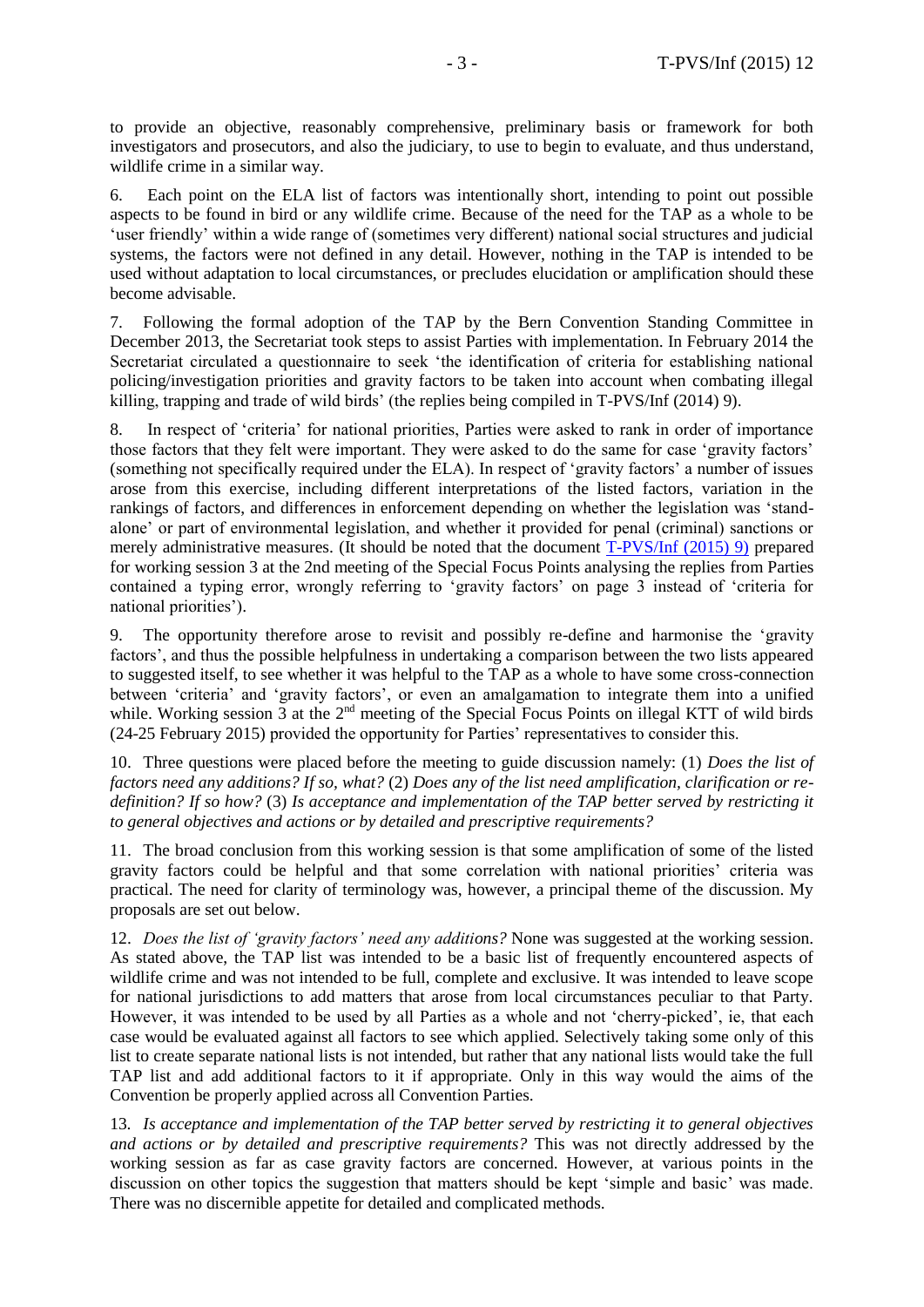14. Clearly, implementation by Parties should be full and complete: all aspects should be used, and used in a similar way. But given the widely differing social circumstances and government structures, financial resources and geographical sizes, and the varied forms of wildlife criminality to be found within Parties, detailed requirements of a 'one size for all' approach is most unlikely to ensure best the proper application of the Convention across all Parties.

15. Further, national 'ownership' of the TAP is vital, and that will best be achieved by allowing as much scope as possible for individual application as is consistent with achieving the aims of the Convention. It will also allow different practices to emerge, from which 'best practices' can be identified and shared. Accordingly, applying this to 'gravity factors' it is suggested that they should remain 'simple and basic', rather than become detailed and prescriptive in an attempt to list every possible factor in advance. However, the point made at the working session of the need for 'clarity of terminology' was well made, and suggests some clarification or amplification of some of the factors would assist in implementation and in making a sensible connection across to the criteria for national policing priorities.

16. *Does any of the list need amplification, clarification or re-definition?* If the answer to this question is a partial 'yes', the issue to be decided is 'how to do it?' Should this be a new, stand-alone descriptive document to be read with the TAP, or can it be done in the form of a table? Either way, possible amplifications would have to be read with the original factor to which each amplification was to be applied. The form should be that which bests assists the Parties, and is secondary to the substance. For the purposes of the Standing Committee a table may best present matters so that the substance of any change or amplification can most easily be read with the existing TAP gravity factors, and that is the method proposed.

| <b>Original Gravity Factors listed</b><br>in Tunis Action Plan    | Comments, any link to criteria for national priorities and<br>any proposed expanded definition of TAP gravity factors:<br>'Amplified Version'                                                                                                                                                                                                                                                                                                                                                             |
|-------------------------------------------------------------------|-----------------------------------------------------------------------------------------------------------------------------------------------------------------------------------------------------------------------------------------------------------------------------------------------------------------------------------------------------------------------------------------------------------------------------------------------------------------------------------------------------------|
| 1. Conservation status of species                                 | 'Conservation status of species' includes: consideration of any<br>IUCN, Bern Convention, EU Nature Directives or other<br>international listing which evaluates conservation concern;<br>whether the crime targets or impacts adversely local, national<br>or international conservation measures or places of<br>conservation activity.<br>Listed as a criterion for national priorities, and cf. to 'nature<br>conservation hotspots' criterion.                                                       |
| 2. Impact risk for ecosystem                                      | 'Impact risk for ecosystem' includes an assessment of: (i) the<br>actual or potential damage to habitat; if reparable, the cost of<br>actual damage or loss eg. of restoration, restocking, or whether<br>damage was irreparable; (ii) the actual or potential impact on<br>local, national or regional population(s) of the species<br>affected by the offence(s); (iii) the potential or actual damage<br>the type of offence, the way it was committed, has previously<br>caused or could have caused. |
| <b>Original Gravity Factors listed</b><br>in Tunis Action Plan    | Listed as a criterion for national priorities.<br>Comments, any link to criteria for national priorities and<br>any proposed expanded definition of TAP gravity factors:<br>'Amplified Version'                                                                                                                                                                                                                                                                                                           |
| 3. Legal obligation to protect<br>under international legislation | Recognition should be given to 'international solidarity' in<br>that the Convention objectives are sufficiently important to<br>require binding commitments from national governments to<br>achieve them and require mutually consistent enforcement<br>across all Parties to be achieved.                                                                                                                                                                                                                |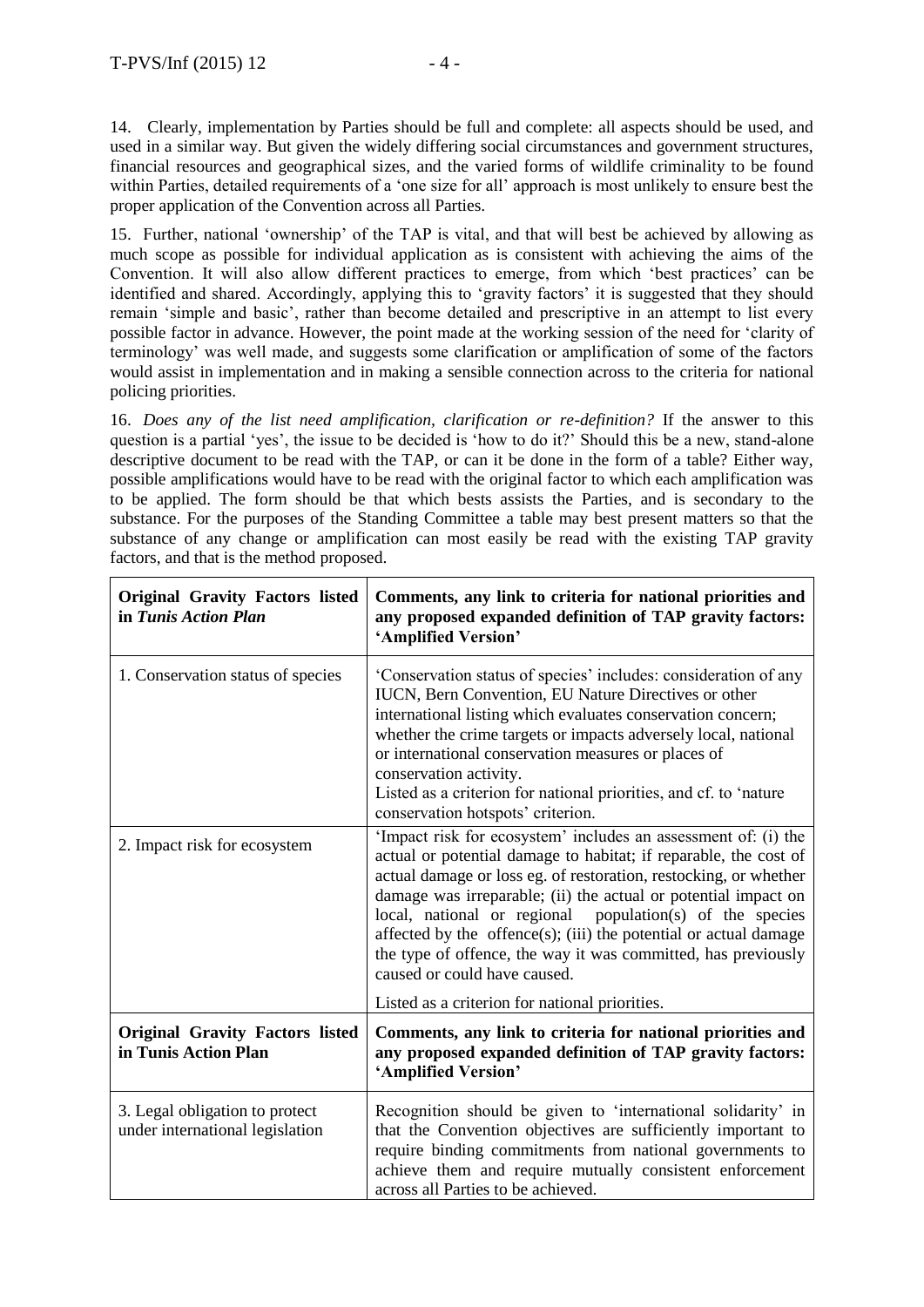| 4. Indiscriminate method used in<br>committing offence           | Consideration may be given to the actual damage to habitat or<br>loss to populations or species the method has caused and any<br>potential or actual damage or loss that method has previously<br>caused.                                                                                                                                                                                                                                                                                                                                                                                                                  |
|------------------------------------------------------------------|----------------------------------------------------------------------------------------------------------------------------------------------------------------------------------------------------------------------------------------------------------------------------------------------------------------------------------------------------------------------------------------------------------------------------------------------------------------------------------------------------------------------------------------------------------------------------------------------------------------------------|
| 5. Commercial motivation                                         | 'Commercial motivation' includes: any planned activity<br>aiming for financial benefit whether of the offender or another<br>person, as well as organised (especially serious) crime,<br>particularly if trans-national.                                                                                                                                                                                                                                                                                                                                                                                                   |
| 6. Illegal gain/quantum                                          | 'Illegal gain/quantum': includes actual gain as well as<br>potential gain had the offence been fully completed.                                                                                                                                                                                                                                                                                                                                                                                                                                                                                                            |
| 7. Prevalence of offence and need<br>for deterrence              | 'Prevalence of offence and the need for deterrence' includes:<br>whether the habitat or species is frequently targeted generally,<br>or where the offence is prevalent in an area ('black spot').<br>These suggest a particular need for stronger deterrence by way<br>of heavier sanction.                                                                                                                                                                                                                                                                                                                                |
|                                                                  | Cf. list of criteria for national priorities.                                                                                                                                                                                                                                                                                                                                                                                                                                                                                                                                                                              |
| 8. Professional duty on defendant<br>to avoid committing offence | 'Professional duty on defendant to avoid committing offence'<br>includes: persons (whether natural or legal) in the course of<br>trade or business committing offence(s) to assist the business<br>(eg. pet shop owner, property developer), those employed to<br>carry out tasks for another's benefit who choose to do so in an<br>illegal way against wildlife (eg. gamekeeper), as well as those<br>granted licences, or exercising rights, to carry out activities in<br>connection with wildlife which would otherwise be illegal (eg.<br>licensed or other legal hunter) who commit offence(s) against<br>wildlife. |
| 9. Scale of offending (number of<br>specimens involved)          | Numbers can be assessed either in absolute terms, or relative<br>to the species involved, ie. a small number of one species may<br>have a greater impact on it (locally, nationally or<br>internationally) than a greater number of a more numerous<br>species, or if relevant, both can be used.                                                                                                                                                                                                                                                                                                                          |
| 10. Intent and recklessness by<br>defendant                      | This includes the culpability of the accused person, including<br>the level of involvement in committing the offence and<br>whether he/she was the ultimate 'beneficiary' of it.                                                                                                                                                                                                                                                                                                                                                                                                                                           |
| 11. History/recidivism                                           | Consideration should always be given to whether the offender<br>has committed wildlife offences previously and to the level of<br>sanctions previously imposed. 'Repeat offenders' should<br>usually receive heavier sanctions.                                                                                                                                                                                                                                                                                                                                                                                            |

17. In applying gravity factors, as indeed with the criteria for national priorities, it must remembered that they are not simply a 'tick list'. Each factor found to apply needs to be evaluated, by asking to what extent does it apply to the case, and thus it is necessary always to ask how much weight should be given to it when evaluating the offence(s) alleged to have been committed by the suspected offender. For much the same reason it is not possible to rank gravity factors in a fixed order of precedence, pre-ordaining greater weight for one as against another. Some will undoubtedly to be found relevant more frequently than others, some will need to be assessed in every case. What is fundamental is that every case evaluation is undertaken objectively using similar factors, with due regard to the objects of the Convention, and that such a review is properly recorded on the file and presented to the official or court who is to decide the outcome of the case, so that investigators, prosecutors and those deciding sanctions all assess the seriousness of each case in a similar way.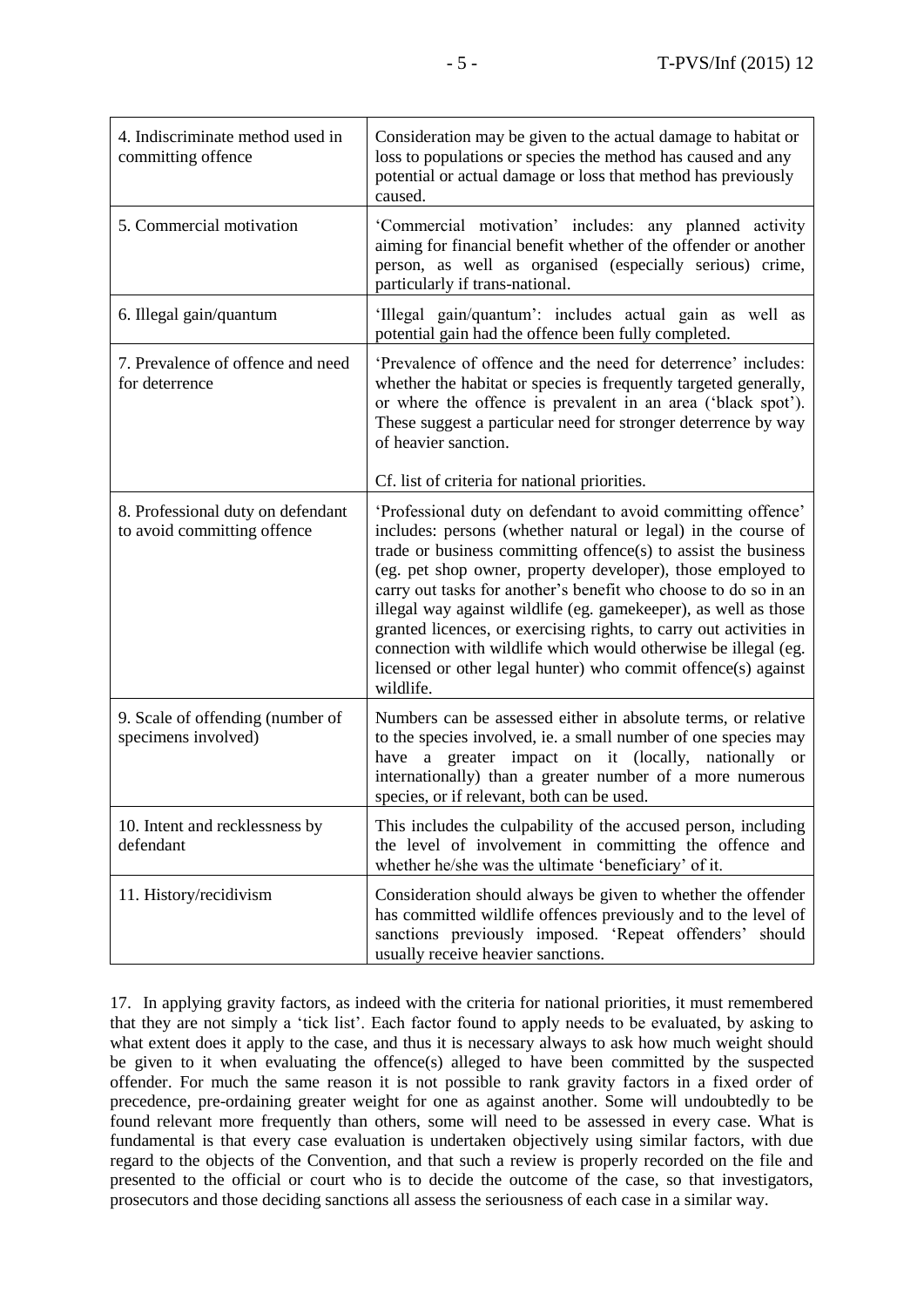**ADDITIONAL CONSIDERATIONS FOLLOWING RESPONSES FROM CONTRACTING PARTIES AFTER THE 2ND MEETING OF THE SPECIAL FOCAL POINTS ON ILLEGAL KILLING, TRAPPING AND TRADE OF WILD BIRDS HELD IN MADRID, SPAIN, 24-25 FEBRUARY 2015, AND THE SUBSEQUENT SUBMISSION OF DRAFT LIST OF STANDARDISED/HARMONISED GRAVITY FACTORS TO THE PARTIES FOR THEIR CONSIDERATION**

### **1. Environmental Liability Directive 2004/35/EC and environmental liability interventions – preventative and remedial actions: a broader concept to 'enforcement' than solely use of criminal/penal sanctions?**

1.1 The reasons prompting this Directive and its objectives are set out in the introductory paragraphs which refer to *'many contaminated sites in the Community posing significant health risks and the loss of biodiversity'* (para 1). It introduces 'the *'polluter pays' principle'* (para 2) and that *'an operator whose activity has caused the environmental damage or the imminent threat of such damage is to be held financially liable'* (para 2), so as to *'establish a common framework for the prevention and remedying of environmental damage'* (para 3). This includes (Art 2 1(a)) *'damage to protected species and natural habitats, which is any damage that has significant adverse effects on reaching or maintaining the favourable conservation status of such habitats or species.' 'Significant adverse effects'* are defined in Annex I. *'Conservation status'* is defined in Art 2 4. However only *'environmental damage'* caused by certain *'activities'* comes within the scope of the Directive. These '*occupational activities'* are listed in Annex III and referred to at Art 2 7 *as 'any activity carried out in the course of an economic activity, a business or an undertaking, irrespectively of its private or public, profit or non-profit character'*, but in relation to damage to protected species or natural habitats (Art 3) 1(b)) it includes *'any occupational activities other than those listed in Annex III whenever the operator has been at fault or negligent'*. Article 11 states that *'Member States shall designate the competent authority(ies) responsible for fulfilling the duties provided for in this Directive.'* These include taking 'preventative' as well as 'remedial' measures (Art 2). The aim of the Directive is to create a mechanism for restoring water areas, protected species or natural habitats to the original 'baseline' condition, and land to a condition that poses no threat to human health (see Annex II). Among the *'activities'* listed in Annex III are the *'use'* and *'release into the environment'* of *'plant protection products'* and '*biocidal products'*.

1.2 This Directive precedes the Environmental Crime Directive 2008/99/EC and is concerned with how individuals, businesses and companies (legal persons) conduct their economic activities, and thus with a limited section of society. It looks to intervene to prevent 'damage', and to remedy it if it occurs, the costs being paid by the legal or natural person causing it. It is essentially compensatory in its aims. It does not replace liability under penal or criminal legislation for causing such damage, but creates an additional, focussed liability, at the option of a specific national authority, providing an additional tool for enforcement directed at those involved in economic activities. As a means of encouraging good behaviour by businesses it is a helpful and necessary tool. Its operation is largely independent of the need for 'gravity factors' or guidelines for imposing sanctions, as the impositions available are solely financial and determined by the cost of restoration, or prevention. However, it should be noticed that the first two gravity factors in the TAP, 'Conservation status of species' and 'Impact risk for the ecosystem' connect directly with the definitions in the Directive concerning adverse effects on species and *habitats ('significant adverse effects on reaching or maintaining the favourable conservation status of such habitats or species'* Art 2 1(a)).

1.3 Accordingly no conflict is apparent between this Directive and the TAP but rather they can be seen as complimenting each other in terms of both aims and methods. Liability to action being taken under the Directive is essentially compensatory or restorative, and therefore such action should be seen as the bare minimum, the inevitable consequence of the actions taken which caused (or may cause) the environmental damage, the Directive providing a mechanism for achieving this. The necessity for additional action will then be judged according to TAP gravity factors. Further, it should be noted that the availability of 'preventative action' under the Directive allows for damage to species or habitats to be reduced or prevented, action being taken before the need for action of a penal or criminal nature arises.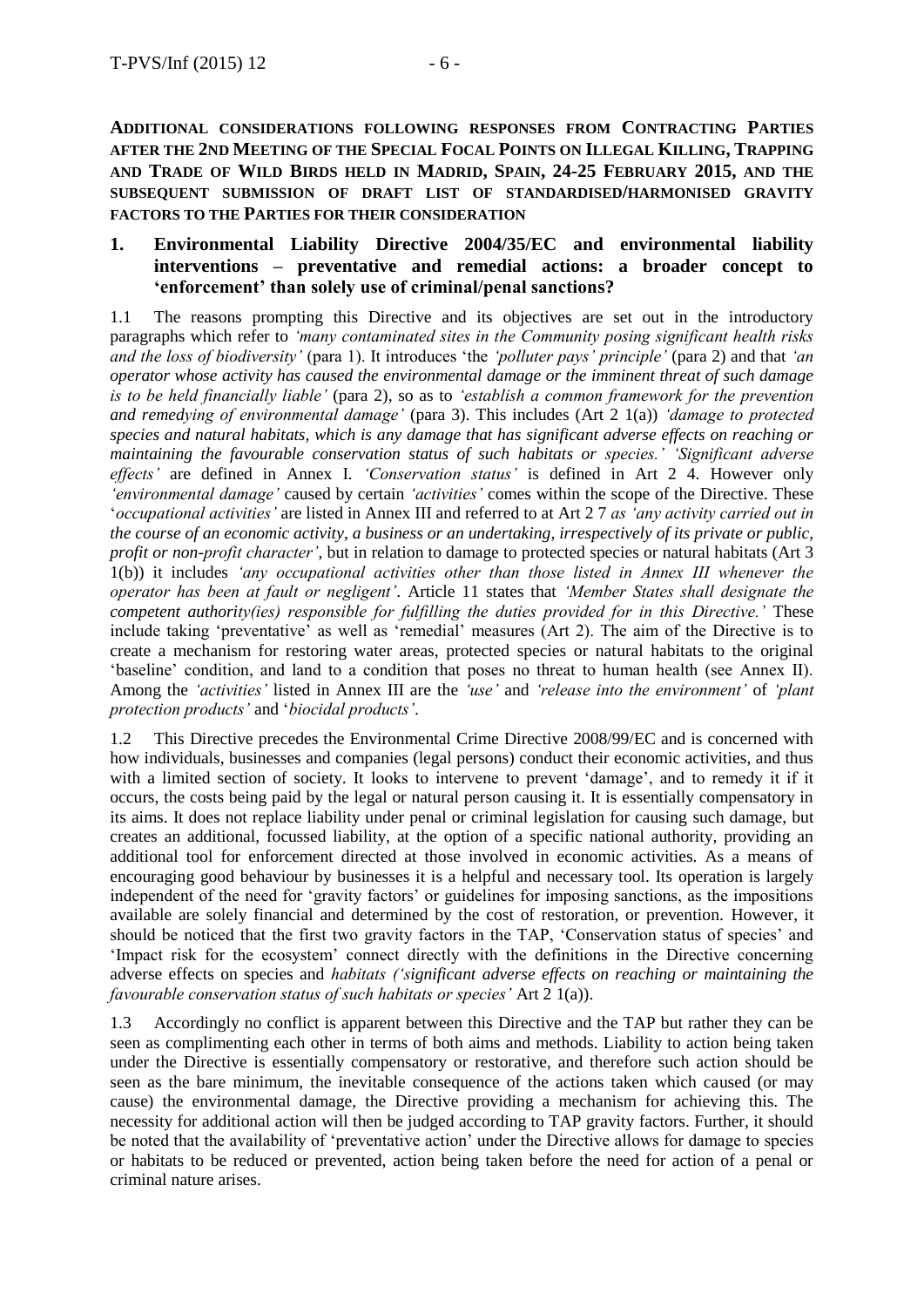1.4 Finally, the fact that this Directive provided only part of the answer to the problems of 'environmental damage' is shown by the need for the (later) Environmental Crime Directive 2008/99/EC, which states at introductory para 3 *'Experience has shown that the existing systems of penalties have not been sufficient to achieve complete compliance with the laws for the protection of the environment. Such compliance can and should be strengthened by the availability of criminal penalties, which demonstrate a social disapproval of a qualitatively different nature compared to administrative penalties or a compensation mechanism under civil law.'* It is with such additional action that the TAP's 'gravity factors' and 'sentencing principles' seek to provide assistance.

1.5 The above comments are of potential relevance only to the EU and its Member States. The TAP has a much wider scope and as the Convention applies to all Parties equally all their enforcement regimes need to seek to implement the Convention similarly. The TAP seeks to provide a way that harmonises those national and jurisdictional regimes.

### **2. Regulatory sanctions' –What place do these have in enforcing wildlife crime especially killing, taking and trading of wild birds? This Section addresses the suggestion from the E U that the relationship of the TAP to these be considered in particular in the light of the proposals and analysis of Prof Richard Macrory.**

2.1 How do the Enforcement Aspects of the TAP relate to national regulatory frameworks (where they exist) which may include the ability to impose sanctions outside the procedures for judicial civil or criminal (penal) law enforcement? In many countries government agencies or statutory bodies are given responsibility to oversee the provision of services or to monitor and encourage compliance with particular legislation, often of an economic nature or connected to economic activity. As this may, and sadly frequently does, impact negatively on the broad natural environment, including water and air quality and land use, the actions and policies of these bodies or authorities affect natural habitats and wildlife, for example in the area of biocide controls and the licensing of such products or the control of pollution. Impetus for the creation of such bodies, and giving them enforcement powers, was provided within the EU by the Environmental Liability Directive 2004/35/EC discussed above, which required that *'Member States shall designate the competent authority(ies) responsible for fulfilling the duties provided for in this Directive.'* (Art, 11). These enforcement powers have come to be known as 'Regulatory Sanctions' and are imposed by regulatory bodies for breaches of codes of practice or statutory requirements, or issued as orders aimed at controlling the behaviour of legal or natural persons so as to prevent such breaches. .

2.2 Professor Richard Macrory of the Centre for Law and the Environment, University College, London, has defined the aims of regulatory sanctions as *'.sanctions should: • aim to change behaviour • aim to eliminate financial gain if applicable • be responsive • be proportionate • restore the harm caused if applicable • deter future non-compliance. The most important are probably the first two. The aim of a sanction in this area is not to punish as such (although a punishment may be necessary in some circumstances), nor is it to create a stigma, but rather to change behaviour and to judge the best way to achieve this. Secondly, since we are dealing largely with businesses engaged in commercial activity and who can make money by noncompliance (rather than say the behaviour of individuals such as litter dropping or smoking in prohibited places), it is very important that the penalty system aims to eliminate any financial gains.'* His concern is with those businesses who *'through carelessness breach the law. But such a breach may have serious consequences, for instance a water pollution incident which could cause an injury to somebody. It is not possible – public interest will say it is not possible – just to warn that business not to do it again, or even issue a formal caution. And it is circumstances like these that must be addressed'*. However he points out that *'the range of options is limited. The only course generally open is a criminal prosecution, where financial penalties are effectively the only options available to the courts where businesses are concerned.'* He concludes that *'the imposition of a fine may not be the best way to achieve changes in behaviour'*, but accepts that *'it is clear that criminal law will continue to play an important part in regulation'*. He refers to it as *'unwieldly'*, which appears to mean rather slow and complicate: *'The problem was the process and the time it took to get to the criminal courts, and that the criminal courts often did not treat the case as the regulator had hoped.'* Hence he proposed fixed and variable financial penalties to be imposed administratively by the regulator, as well as *'enforceable undertakings'* by which a breach of the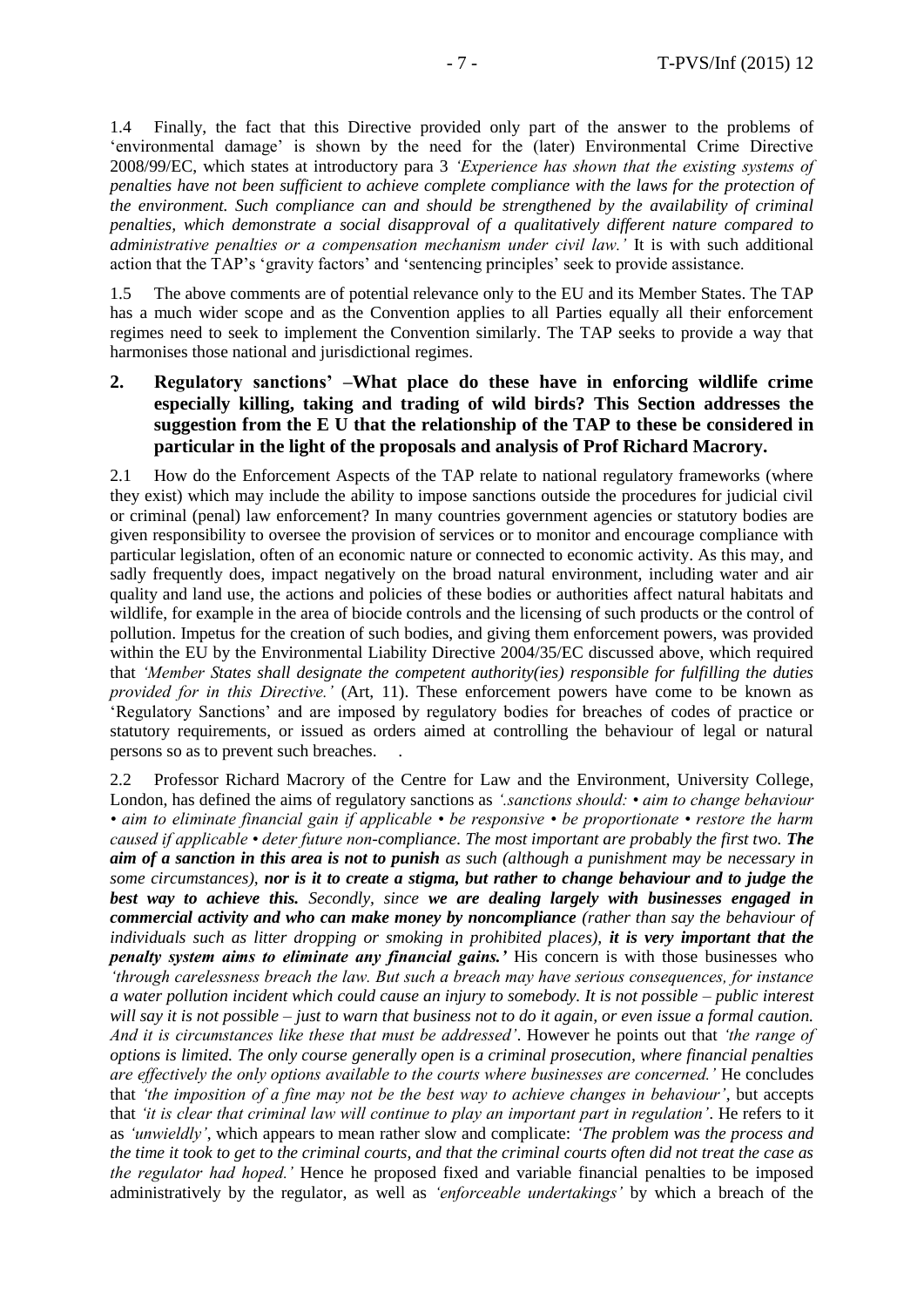relevant regulations may be remedied or imposed as a preventive measure, which would be monitored by the regulator. He describes these as *'a tool for rapidly resolving an issue without imposing a criminal conviction on the business concerned. The important thing is that these tools are not meant as a substitute for the criminal law. They are an added option.'* (All quotations from: 20 Environmental Law and Management: 'NEW APPROACHES TO REGULATORY SANCTIONS' (2008), UK Environmental Law Association: the use of bold font is additional. Reproduced with permission.)

2.3 Two points are clear. First, that these are extra-judicial, though Macrory requires that the regulator act only when the evidence is clear 'beyond reasonable doubt' ie. it satisfies the criminal or penal standard of proof. They are actions taken instead of judicial proceedings. The imposition of these sanctions requires the agreement of the 'offender': he can accept it, or take his chance with a prosecution. The use of these tools is limited to financial sanctions, and compensatory or preventative action, the level of financial penalty being less than the maximum available to the courts through criminal or penal proceedings, and less than might be expected, or there would be no incentive on the 'offender' to accept the sanction. They can be seen therefore as the bare minimum of a response. Macrory sees their use as widening the scope of enforcement action, particularly at the lower end of culpability, not as a substitute for criminal or penal action.

2.4 However, secondly, as a means of taking preventative action, or dealing with breaches of the relevant regulations that are not themselves penal or criminal offences, they provide the only 'remedy', the only means of 'enforcement' available. As such they are an effective tool, and a means of avoiding damage to natural habitats and wildlife, prevention being far better than trying to remedy it afterwards.

2.5 Thirdly, for the E U and its Member States they compliment, or can be a means of implementing, the E U's Environmental Liability Directive 2004/35/EC discussed above, when they are used to remedy or prevent 'environmental damage'.

2.6 However, there are a number of factors which can jeopardise the proper use of regulatory sanctions. First, because they are cheaper and less time-consuming to impose, and potentially are a financial benefit to the regulatory authority which is imposing them, very great care must be exercised in their use, to ensure that they are not used when, because of the gravity of the incident, a criminal or penal prosecution is appropriate, and thus the criteria for the use of each of these forms of action must be both objective and complimentary. Therefore, except for preventative measures and for those breaches of regulations which do not themselves have a criminal or penal sanction available, the same method of evaluating an incident which could be liable to either process must be applied. Use of the TAP 'gravity factors' would appear to be entirely appropriate to achieve this. Secondly, there must be clear rules restricting the imposition of regulatory sanctions in respect of repeat offenders. Thirdly, with the regulatory body being both investigator and judge in its own cause, the potential for corruption or 'undue influence' has to be confronted and rigorously guarded against.

2.7 Accordingly, the comments at para 1.3 above apply to regulatory sanctions as they do to the Environmental Liability Directive. The need for a common set of gravity factors such as the TAP provides is equally necessary. The necessity of criminal or penal prosecutions to deliver heavy and dissuasive sentences for the most serious offences, as the Environmental Crime Directive seeks to achieve, becomes even greater, since it will reinforce the effectiveness of the lesser sanctions imposed by the regulator, as well as providing *'a social disapproval of a qualitatively different nature'*, that is through punishment and creating a stigma, which Macrory, for example, accepts as being proper for those cases not suitable for regulatory sanction. It may be noted that the Law Commission for England and Wales which is currently reviewing wildlife law is expected to recommend that a regime of regulatory sanctions (termed 'civil sanctions') be made available to two government agencies responsible for wildlife (see Law Commission's 'Wildlife Law – Interim Statement', Oct 2013).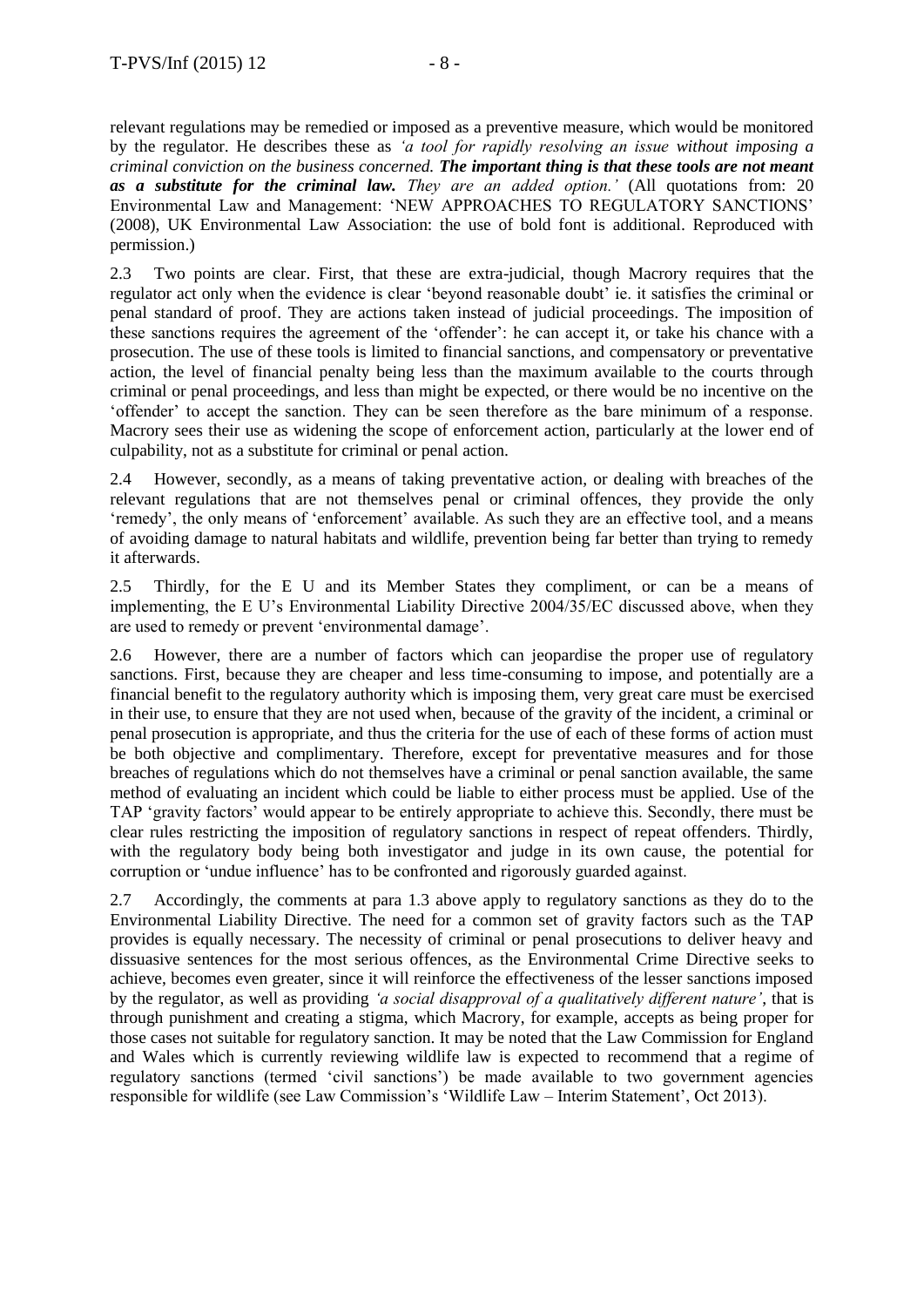**3. Environmental Crime Directive (2008/99/EC) – how to implement 'effective, proportionate and dissuasive' penalties for environmental crime, how does wildlife crime relate to environmental crime in terms of its commission and thus what factors bear on the enforcement of species protection legislation? Is the TAP relevant to the Directive? This Section addresses the suggestion from the E U that the relationship of the TAP to this Directive and the opinions and analysis of Prof Michael Faure be considered.** 

3.1 This Directive was intended to require E U Member States to provide penalties via the criminal law, at least as far as natural persons are concerned, for breaches of environmental legislation implementing E U directives, and the Nature Directives are specifically included. There has been academic discussion on the meaning of the Directive and of its aims, and on how its effectiveness in terms of its aims might be measured. This has included Professor Michael Faure of Maastricht University and has included comment on the effectiveness of types of sanctions especially against those legal persons undertaking lawful commercial activities but which breach regulations in their conduct of otherwise lawful commercial activities or providing lawful services. (See article 'Effective, Proportional and Dissuasive Penalties in the Implementation of the Environmental Crime and Shipsource Pollution Directives: Questions and Challenges: M Faure, European Energy and Environmental Law Review, Volume 19, Issue 6, Dec 2010, Pages 256-278: Reproduced with the permission of publisher, Kluwer Law International.)

3.2 It is a fundamental principle of how the E U operates that, in general, while Directives specify the result intended to be achieved, Member States retain the right to choose the form of action or methods by which that result will be achieved. Further, specifying specific penalties or sanctions for breaches of regulations or Directives is not within the competence of the E U, hence the somewhat vague wording of the Directive that penalties must be 'effective, proportionate and dissuasive'. The goal of this Directive is thus compliance by Member States and their citizens with other Directives which aim to protect to 'the environment', to minimise damage to it and remedy damage when it is done through commercial activities who fail to comply with the relevant regulations.

3.3 While Prof Macrory identifies five aims for regulatory sanctions (see para 2.2 above), Prof Faure identifies three functions of the criminal law when it imposes sanctions or penalties in environmental matters: general deterrence, restoration of damage done and prevention of future damage. The first and the third of these are in effect two sides of the same coin. In respect of deterrence his perhaps surprising conclusion is that prosecution + low penalties may be less effective than no prosecution and thus no penalty, (though he refers later to possibility that if enforcement is infrequent resulting in only a low probability of any penalty being imposed, even a heavy penalty when it is imposed may have little of a deterrent value.) The logic here is that companies and businesses have some idea of the likely penalty level and that there is frequently a cost to the business of complying with regulations and avoiding environmental damage, and if the penalty is too low it may be 'cheaper' to run the risk of prosecution + likely penalty than comply, particularly if the risk of being prosecuted is low because of low levels of enforcement activity. Is it possible that if it becomes known that the penalties are low, any deterrent value may actually become negative, ie. actually encourage non-compliance, thus failing to meet both 'deterrent' and 'prevention of future damage' functions? There appears to be some evidence for this: *'Firms that were recently fined had a more accurate impression of true expected sanctions and, being aware that they were low, were not deterred any longer. This has an important policy implication: fining a polluter with a too low fine can have a perverse learning effect…. It is better not to impose any fine at all than a too low one…'*

3.4 He divides offences, or breaches of the regulations into four categories which correspond to the amount of damage or the likelihood of this. These may be described as purely administrative, eg. failing to obtain a permit for an activity which in fact caused no environmental damage, acting in a manner which threatened to cause harm ('endangerment'), causing some damage and finally causing a substantial amount of serious damage.

3.5 His conclusion in respect of his discussion of which type of sanction or penalty should be used and when is somewhat striking: *'…the fine should be used for environmental crime as primary penalty and non-monetary sanctions (like imprisonment) should only be used to the extent that an insolvency*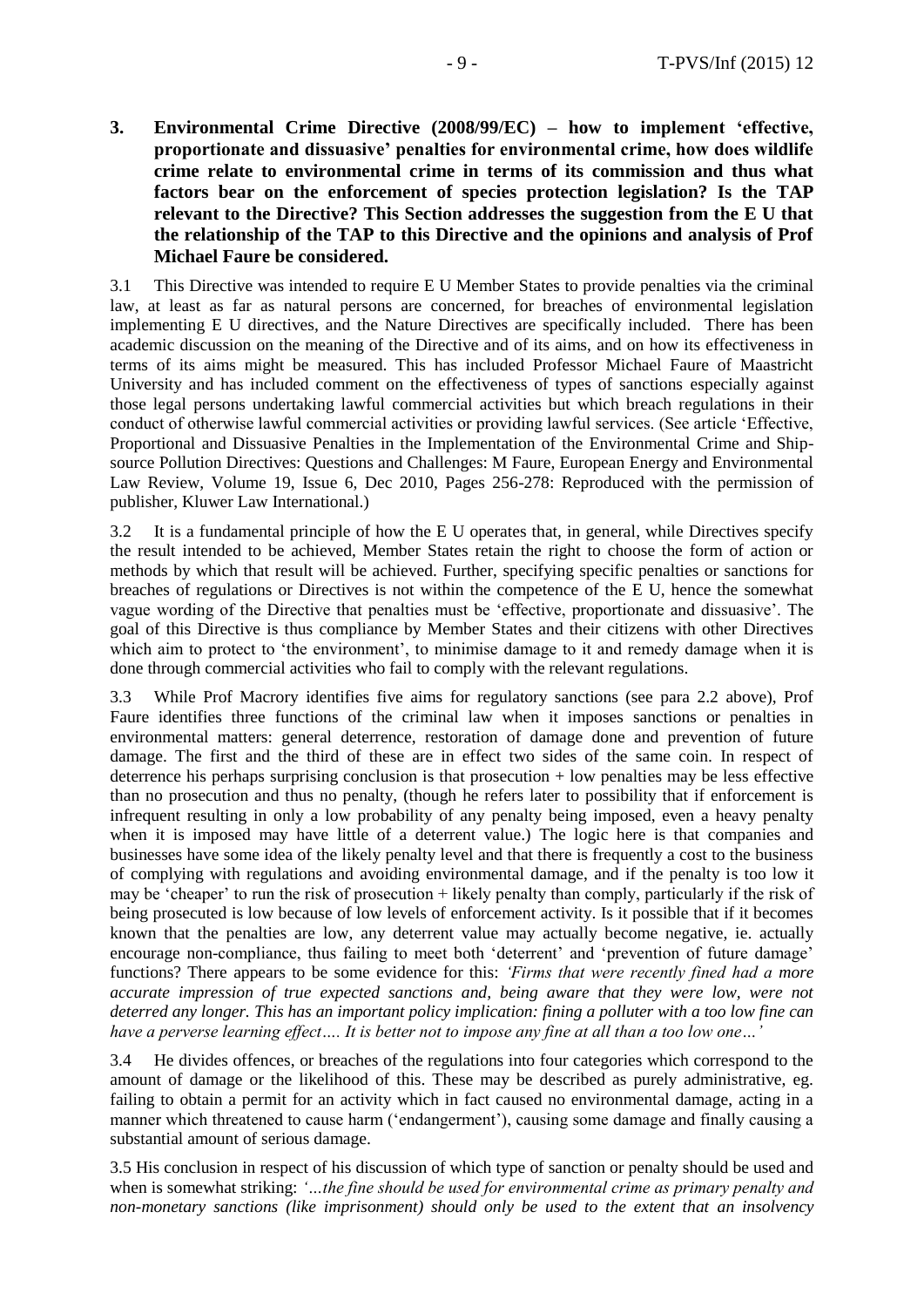*problem arises. This is more particularly the case when the optimal fine would be higher than the*  individual wealth of the offender. In that case the fine could still be used until the limit of the wealth of *the offender and the imprisonment to reach still additional deterrence.'* This appears to be advocating that one should imprison poor offenders in circumstances when one would otherwise fine a richer one, something that is entirely contrary to the European Convention on Human Rights. Deprivation of liberty is invariably deemed more serious than deprivation of financial assets.

3.6 Consideration of the issue of using 'administrative penalty or criminal prosecution' centres around the speed with which the former can be imposed and their relative cheapness to the enforcement authorities as opposed to the potential for higher penalties but with greater costs to the authorities if the latter course is taken. His conclusion that the functions of 'restoration' and 'harm prevention' can *'often more effectively be served by (penalties imposed under) administrative law than by criminal law'*. However this does depend on the type of penalties that the national law allows to be imposed administratively, and in particular whether it allows for 'clean up' orders or 'prevention' orders to be made and enforced. In many countries these appear to be more readily available only after a criminal conviction. One particularly effective penalty is the forfeiture of illegal gains and assets obtained from the proceeds of crime, which is only available on conviction. The conclusion is not too surprising, that lower level breaches of environmental legislation can be dealt with very effectively administrative financial penalties especially if this includes 'clean up' orders, and that an active use of this form of enforcement can significantly increase awareness and be an important influence on securing voluntary compliance by legitimate businesses.

3.7 Comment is made on the lists of offences set out in Art 3 of the Directive in an attempt to grade them and fit them into the four categories listed above. It is here that specific reference is made for the first and only time to wildlife crimes affecting both species and habitats, Art 3 (f), (g) and (h). Whilst illegal killing/destruction of protected fauna and flora are fitted into category 3, actual harm done, illegal trading is down-graded to category 1, a merely administrative offence, or at best category 2, causing a threat only. To anyone involved in the investigation or prosecution of wildlife crime this will be at least somewhat controversial. It pays no heed to the scale of the international illegal trade in wildlife, its parts and derivatives, nor the devastation being wrought on wild populations (illegal trading will usually be either an unlawful killing or taking from the wild population), nor does it reflect the fact that this is a thoroughly illegal setup specifically dealing in prohibited articles just as is the illegal drugs trade. It is not an illegal act or omission taken within the business of a perfectly lawfully established commercial enterprise selling lawful goods and services, which is the position for the majority of pollution offences. Nor does it take into account the billions of dollars being made and funding criminal (and undoubtedly, sometimes terrorist) enterprises or untaxed personal enrichment. Reference to illegal killing and trading potentially being 'serious' and 'organised' crime is entirely absent from this analysis. The conclusion must be, therefore, that the categorisation is fundamentally flawed, unsound and entirely unreliable.

3.8 Prof Faure discusses much the same themes in a later article written with Katerina Svatikova in 2012 *'Criminal or Administrative Law to Protect the Environment? Evidence from Western Europe'* using enforcement statistics from four jurisdictions in E U Member States. The general thesis is that administrative sanctions (by which is meant sanctions of a financial nature imposed by a government agency as opposed to a state prosecutor or a court of law) fill a gap in enforcement, especially in respect of less serious breaches of regulations, which are not being sanctioned by prosecutions under the criminal law. The statistics reveal that the number of prosecutions is but a small proportion of the total number of violations or breaches found during inspections of commercial businesses, whether legal or natural persons (though a much higher proportion of breaches with serious consequences are prosecuted, suggesting a targeting of enforcement resources to that end of the offending spectrum). The authors suggest that administrative sanctions are cheaper, quicker and a cost-effective addition to be used with enforcement through the criminal law procedures. They argue that the use of both means of enforcement will result is an increase in the actual number of breaches receiving some sanction thus increasing the likelihood that a breach by those termed 'polluters' will be sanctioned and thus providing an improved deterrent, even though the level of the administrative sanctions is usually less than could or would be imposed by a court. The starting point for their argument appears to be the comment: *'Assuming that potential criminals are rational utility maximisers who base their decisions*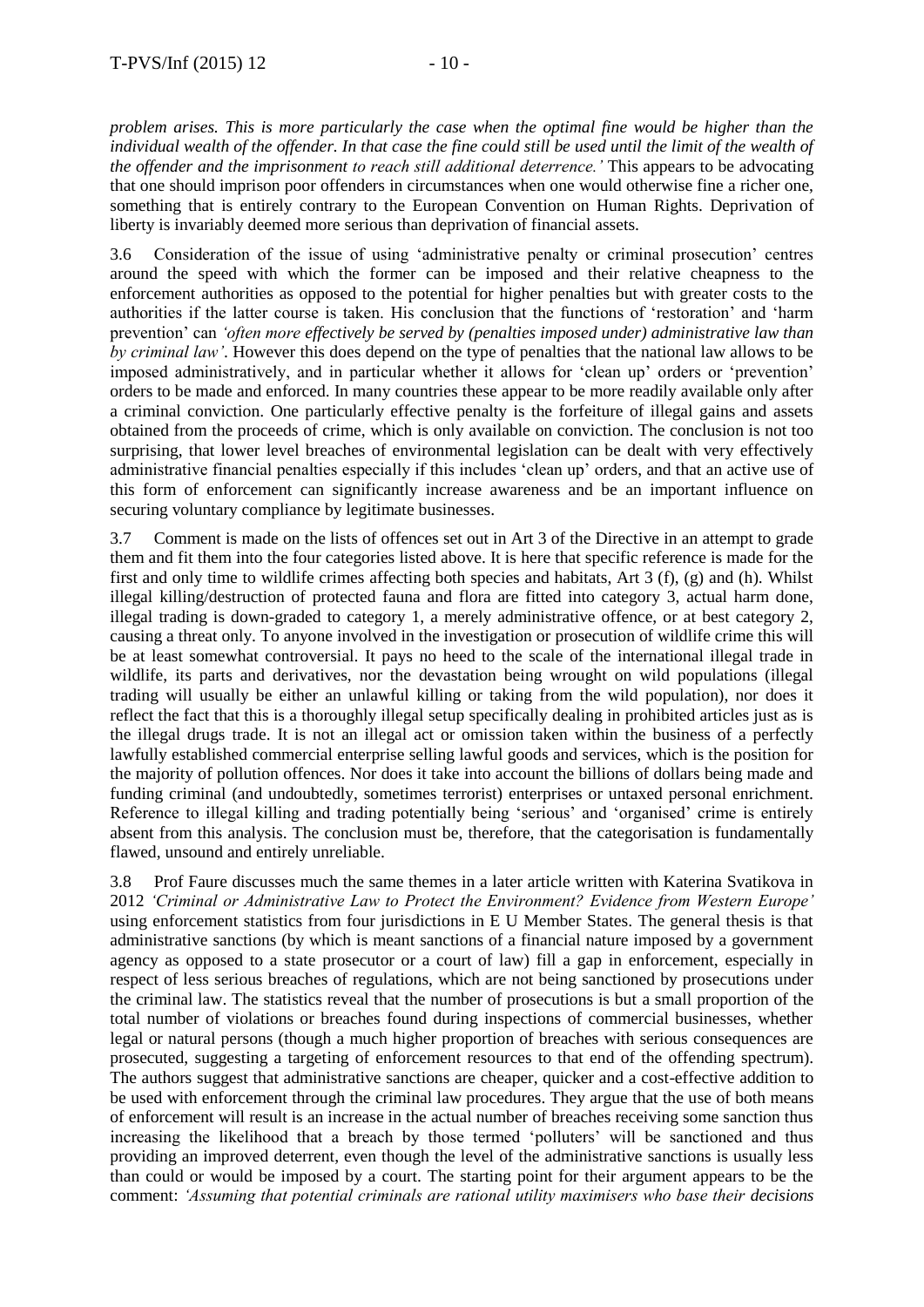*to commit or not to commit a crime on an expected utility calculation, they will comply with the law as long as the benefits of compliance outweigh the costs of compliance.'*(Michael G. Faure and Katarina Svatikova. Criminal or Administrative Law to Protect the Environment? Evidence from Western Europe, J Environmental Law (2012) 24 (2): 253-286 first published online May 2, 2012 doi:10.1093/jel/eqs005, excerpt p.257 – Oxford University Press.)

3.9 Taking the articles together, it is apparent that the focus is on general environmental damage, including adverse effects on humans, and pollution in particular, which has occurred through the action or omission of individuals in the course of a legitimate business undertaking which will usually be in the form of a company, a legal entity or person. The aim is for the business to conduct itself lawfully in respect of its environmental impact just as it should comply with other relevant regulations governing eg. health and safety, financial matters and employment.

3.10 Wildlife crime, offences against species and habitats, is fundamentally different, though some, eg. bat crimes and some pesticide offences, may frequently or largely be committed by legitimate businesses failing to follow regulations governing how they should do business. Most wildlife crime consists of quite specific, illegal, acts targeting particular specimens which are of species that have quite specific legal protection, but which frequently are done with a commercial motive. The assumption that *'potential criminals are rational utility maximisers'* cannot be applied so easily to those who commit crime targeting wildlife, though the broader comment that the likelihood of being caught is a factor is true, but it is a factor in the commission of any crime. The motives for committing crimes against wildlife, especially the illegal killing and taking (which are fundamental and an inevitable precursor to most illegal trading), are much more varied.

3.11 An analysis of the motives for illegal killing and taking of wild birds was carried out in 2011 by Richard Lia in a research report undertaken through the University of London, International Programmes at the Centre for Development, Environment and Policy at SOAS and entitled *'An investigation of the underlying factors that lead to the shooting of protected birds in the Maltese Islands: a prerequisite for in situ conservation and reintroduction programmes'*. (Copyright permission obtained.) In this report Mr Lia analysed hunters' motives or reasons for breaking the law protecting wild birds as revealed in interviews with a random sample of hunters and using a prepared questionnaire.

3.12 The term 'poacher' was used for any illegal killing or taking of protected birds, not the just the illegal taking of quarry species, and *four categories of 'poacher' were identified*, viz. 1. Collectors, 2. Opportunists, 3. Frustrated hunters, 4. Rebels. The following motives or reasons for hunters committing offences were identified, viz. 1. Taxidermy / trophy poaching, 2. Commercial gain, 3. Household consumption (not subsistence), 4. Recreational satisfaction / lack of hunting opportunities, 5. Thrill killing, 6. Poaching as rebellion (against all or any particular regulation), 7. Poaching as a traditional right (now illegal), 8. Disagreement with specific regulations, 9. Competition (with other hunters' 'successes'), 10. Corruption – perceived unequal enforcement, 11. Target shooting, 12. Captive rearing, 13. Protection of property (agricultural produce), 14. Ineffective deterrents. He concludes that *'…the motivations for poaching in Malta are manifold. A single poaching incident may be the result of any one of these 14 motives or a combination of two or more, although some are mutually exclusive.'*

3.13 The report includes the following explanatory comments and conclusions: *'There is strong evidence to suggest that hunters link tolerance of poaching with utilisation—they neutralise its adverse impacts if the shot bird 'serves a particular purpose' to the poacher.'* In other words, the killing or taking is done intentionally, for a purpose, it is not the by-product of a lawful operation or an 'acceptable route' to gaining another objective eg. the successful conduct of a business.

*' the majority of hunters did consider poaching as a threat to the conservation status of at least some protected birds—their emphasis was invariably on raptors.'* 

*'Although inherently difficult to eradicate, the ultimate key to clamp down on poaching is to uncover and effectively address its underlying rationales. The root cause of the problem thus becomes its own solution if properly tackled, provided there is a political will to do so.'*